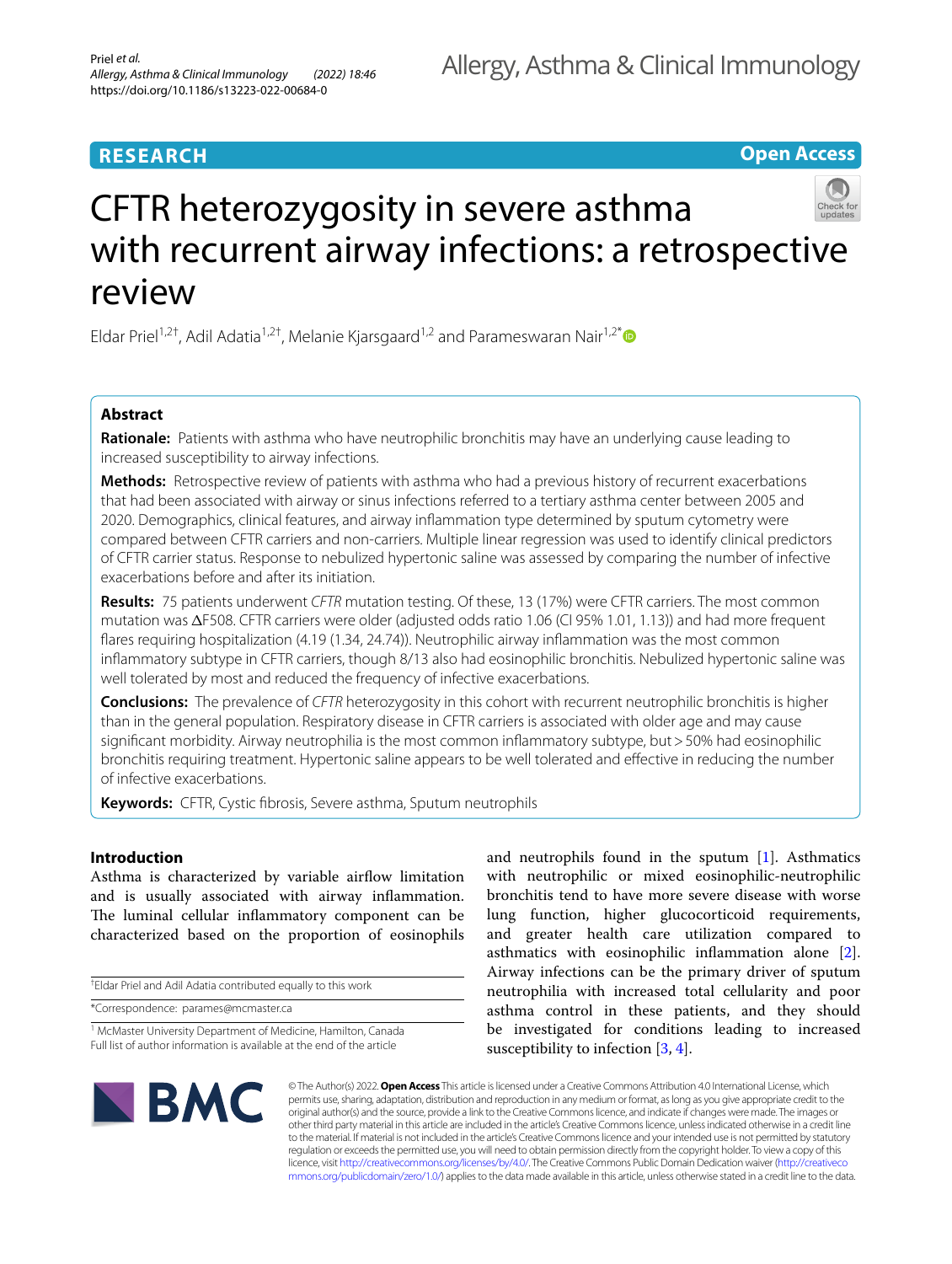One potential cause of increased susceptibility to airway infections in asthma patients is cystic fbrosis transmembrane conductance regulator (CFTR) hypofunction due to heterozygosity for a damaging *CFTR* mutation. Individuals who are heterozygous for a disease-causing mutation in *CFTR* (CF carriers), typically have normal sweat chloride, and have been considered protected from the manifestations of cystic fbrosis [[5\]](#page-7-4). However, a number of authors have reported that CF carriers are overrepresented in cohorts of certain respiratory diseases such as difuse bronchiectasis [\[6,](#page-7-5) [7](#page-7-6)], chronic rhinosinusitis [\[8](#page-7-7)], and asthma [[9\]](#page-7-8).

We previously reported the clinical histories of three asthma patients who were CF carriers and had persistent neutrophilic bronchitis [[10](#page-7-9)]. In the present study, we sought to examine the prevalence of CF carriers in patients with asthma referred with a history of infective exacerbations and to characterize the clinical characteristics of CF carriers, to identify clinical predictors of CF carrier status in patients with severe airways disease, and assess the efficacy and safety of hypertonic saline in these patients. Our hypothesis was that persistent neutrophilic bronchitis, bronchiectasis and certain bacterial infections will be predictors for CFTR mutation carriage.

## **Methods**

## **Patient data**

We conducted a retrospective study of patients with a physician diagnosis of asthma who were referred for further evaluation to the Firestone Institute of Respiratory Health (FIRH) airway disease clinic in Hamilton, Ontario between August, 2005 and July, 2020 for recurrent infectious exacerbations (two or more in the previous 12 months). As a part of our diagnostic workup of susceptibility to infections, we examined CFTR mutation analysis in these regardless of previous diagnosis of cystic fbrosis or family history. Ethics approval was obtained from the Hamilton Integrated Research Ethics Board. All charts of patients who underwent *CFTR* genetic testing were reviewed. Spirometry, quantitative sputum cell counts, sputum culture, methacholine provocation concentration causing a 20% reduction in forced expiratory volume in 1 s (PC20), chest computed tomography (CT) fndings (ascertained from a radiologist report), and serum immunoglobulin concentration data were collected. Genetic analysis was performed by The Hospital for Sick Children molecular diagnostics laboratory, which uses multiplex polymerase chain reaction (PCR) to test for the 39 most common pathogenic *CFTR* variants in Caucasian populations (Additional fle [1](#page-6-0): Table S1) and analyzes the intron 8 polythymidine genotype (9 T, 7 T, or 5 T), using direct mutation assays  $[11]$  $[11]$ . In Certain patients, CFTR Gene sequencing was carried by the lab using direct sequence analysis of the coding and fanking region of CFTR gene.

Concurrent asthma was determined based on compatible symptoms and at least one confrmatory test (bronchodilator response>200 mL and>12% in forced expiratory volume in 1 s (FEV1), PC20  $\leq$  8 mg/mL, or≥15% reduction in FEV1 with nebulized saline during sputum induction). Chronic rhinosinusitis was identifed based on sinonasal symptoms and confrmation either by nasal endoscopy performed by an otolaryngologist or by CT sinuses.

## **Sputum analysis**

Sputum cytometry was performed for every patient at least once, as is the protocol of our clinic. Sputum was induced by inhalation of hypertonic saline, and the expectorate was processed to obtain the total cell count and cell diferential using standard methodology [\[12](#page-7-11)]. Eosinophilic bronchitis was defned as>3% sputum eosinophils, neutrophilic bronchitis was defned as total cell count of at least  $15 \times 10^6$  cells/g with at least 65% neutrophils, and pleiotropic bronchitis was defned as the presence of both eosinophilic and neutrophilic bronchitis. A patient was considered to have persistent neutrophilia if they had>2 episodes of neutrophilic bronchitis and was considered to have persistent intense neutrophilia if they had>2 episodes of neutrophilic bronchitis in which the neutrophil diferential exceeded 85%. An exacerbation was defned as a change in symptoms and lung function from a subject's usual status [[13\]](#page-7-12). In light of previous studies [\[4](#page-7-3), [14\]](#page-7-13), an infectious exacerbation was defned as an exacerbation where a bacterial culprit was identifed in cultures, or when sputum cytometry showed neutrophilia and the patient responded to antibiotics.

#### **Response to hypertonic saline**

In our clinic, hypertonic saline (3–7%, nebulized, twice daily) is used to attenuate and prevent recurrent infectious exacerbations. The use of nebulized hypertonic saline facilitates airway clearance, reduction of bacterial burden and mitigates stasis. The change in number of infective exacerbations between the year prior to and after starting hypertonic saline in patients was documented and reviewed from the medical chart.

## **Statistical analysis**

Patient demographics, clinical features, and laboratory data were summarized using descriptive statistics. Diferences in baseline characteristics between CF carriers and non-carriers were compared using two-sided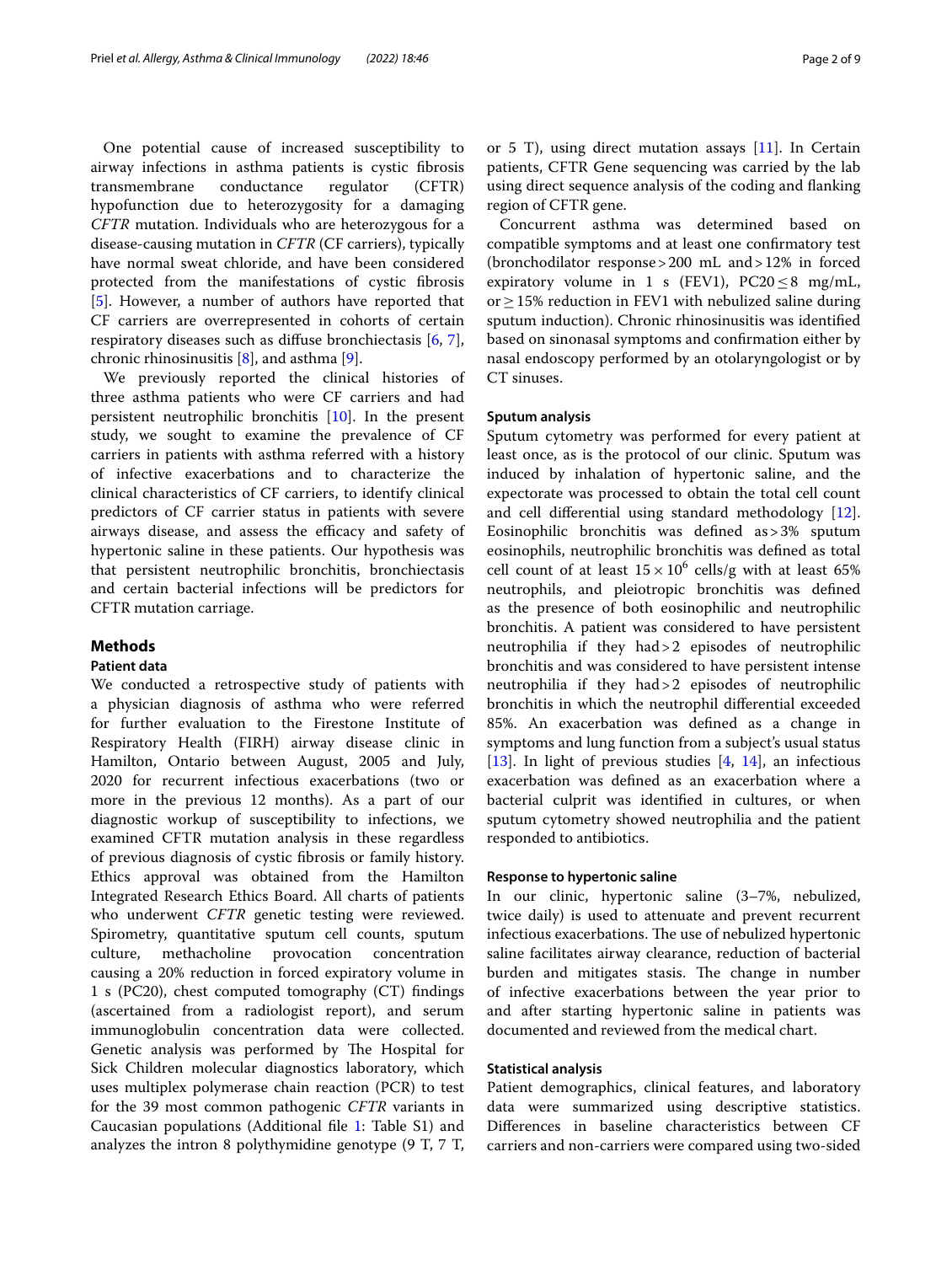t-tests for continuous variables and Fisher's Exact Test for categorical variables. The number of neutrophilic exacerbations before and after hypertonic saline was compared using the Wilcoxon signed-rank test. A significance level of  $< 0.05$  was used for all inferences. The association between different patient characteristics and CF carrier status was assessed using multivariable logistic regression. Backwards stepwise regression was performed using the Akaike information criterion to select the optimal regressors. Analyses were performed using R (R Core Team, 2021) and GraphPad Prism 9.0 (GraphPad Software, Inc., San Diego, CA).

## **Results**

## **Patient characteristics**

There were 75 patients referred with physician-diagnosed asthma who had *CFTR* mutation testing. This represents approximately 50% of all patients with asthma and at least one neutrophilic exacerbation, and 20% of all patients in our clinic. Table [1](#page-2-0) shows the clinical characteristics of each group. *CFTR* mutations were identifed in  $13/75$  patients  $(17.3%)$ . This is significantly greater than expected assuming a *CFTR* mutation prevalence of 4% in the general population  $(p=0.01)$ . CF carriers were older (67 years (SD 13.2) compared to 56 years (14.7),  $p < 0.01$ ) on average compared to non-carriers. FEV1% predicted was similar between the two groups (65.7% in carriers and 69.0% in non-carriers,  $p=0.65$ ). There was a numerical trend to increased prevalence of bronchiectasis (70.0% vs 41.9%) and chronic rhinosinusitis (85.7% vs 33.8%) in CF carriers, but this did not reach statistical signifcance. Alternate causes of increased susceptibility to airway infections including lymphopenia (frequently associated with oral corticosteroid use) and hypogammaglobulinemia were comparable between both groups ( $p=0.551$  for lymphopenia and  $p=1.00$  for need for intravenous immunoglobulin therapy).

## **Sputum cytometry**

Neutrophilic bronchitis was the most common sputum finding in both groups. There was a non-significant trend towards increased intensity of neutrophilic bronchitis in CF carriers (56.5 vs 40.1 cells  $\times$  10<sup>6</sup>/g, p=0.37) and higher prevalence of persistent intense neutrophilia (58.3% vs 35.2%,  $p=0.19$ ). A similar proportion of both groups also had eosinophilic bronchitis (58.0% in CF carriers and 40.7% in non-carriers,  $p=0.34$ ), and

## <span id="page-2-0"></span>**Table 1** Clinical and laboratory characteristics of the CF carrier and non-carrier groups

|                                                          | <b>CF</b> carriers<br>$N = 13$ | <b>Non-carriers</b><br>$N = 62$ | p value |
|----------------------------------------------------------|--------------------------------|---------------------------------|---------|
|                                                          | Mean (SD)/%                    | Mean (SD)/%                     |         |
| Age (years)                                              | 67(13.2)                       | 56 (14.7)                       | < 0.01  |
| Male (%)                                                 | 38                             | 23                              | 1.00    |
| BMI > 25 kg/m <sup>2</sup> (%)                           | 54.5                           | 65.9                            | 1.00    |
| FEV1(L)                                                  | 1.76(0.80)                     | 2.13 (0.84)                     | 0.17    |
| FEV1 (% predicted)                                       | 65.7(22.7)                     | 69.0 (24.7)                     | 0.65    |
| Ever smokers (%)                                         | 50.0                           | 57.0                            | 1.00    |
| Atopy (%)                                                | 50.0                           | 67.7                            | 0.09    |
| Chronic rhinosinusitis (%)                               | 85.7                           | 33.8                            | 0.52    |
| Bronchiectasis (%)                                       | 70.0                           | 41.9                            | 0.54    |
| Asthma (%)                                               | 46.2                           | 50.0                            | 1.00    |
| Hospitalizations/year                                    | 0.54(1.23)                     | 0.11(0.34)                      | 0.19    |
| % With persistent neutrophilia                           | 58.3                           | 44.4                            | 0.52    |
| % With persistent intense neutrophilia                   | 58.3                           | 35.2                            | 0.19    |
| Max neutrophil count (cells $\times$ 10 <sup>6</sup> /g) | 56.5(61.0)                     | 40.1 (45.0)                     | 0.37    |
| Max sputum eosinophils (%)                               | 8.0(10.3)                      | 7.9(15.11)                      | 0.57    |
| Eosinophilic bronchitis (%)                              | 58.0                           | 40.7                            | 0.34    |
| Lymphopenia (%)                                          | 61.50                          | 50.9                            | 0.55    |
| IVIG(%)                                                  | 25                             | 22.6                            | 1.00    |
| Daily OCS (%)                                            | 30.7                           | 35.6                            | 1.00    |
| HTS (%)                                                  | 76.9                           | 30.0                            | 0.004   |
| Azithromycin (%)                                         | 23.1                           | 11.1                            | 0.36    |

Persistent neutrophilia was defined as at least two episodes of neutrophilic bronchitis. Persistent intense neutrophilia was defined as at least 2 episodes with a sputum total cell count  $>$  15  $\times$  10 $^{6}$  cells/g and a neutrophil differential  $>$  85%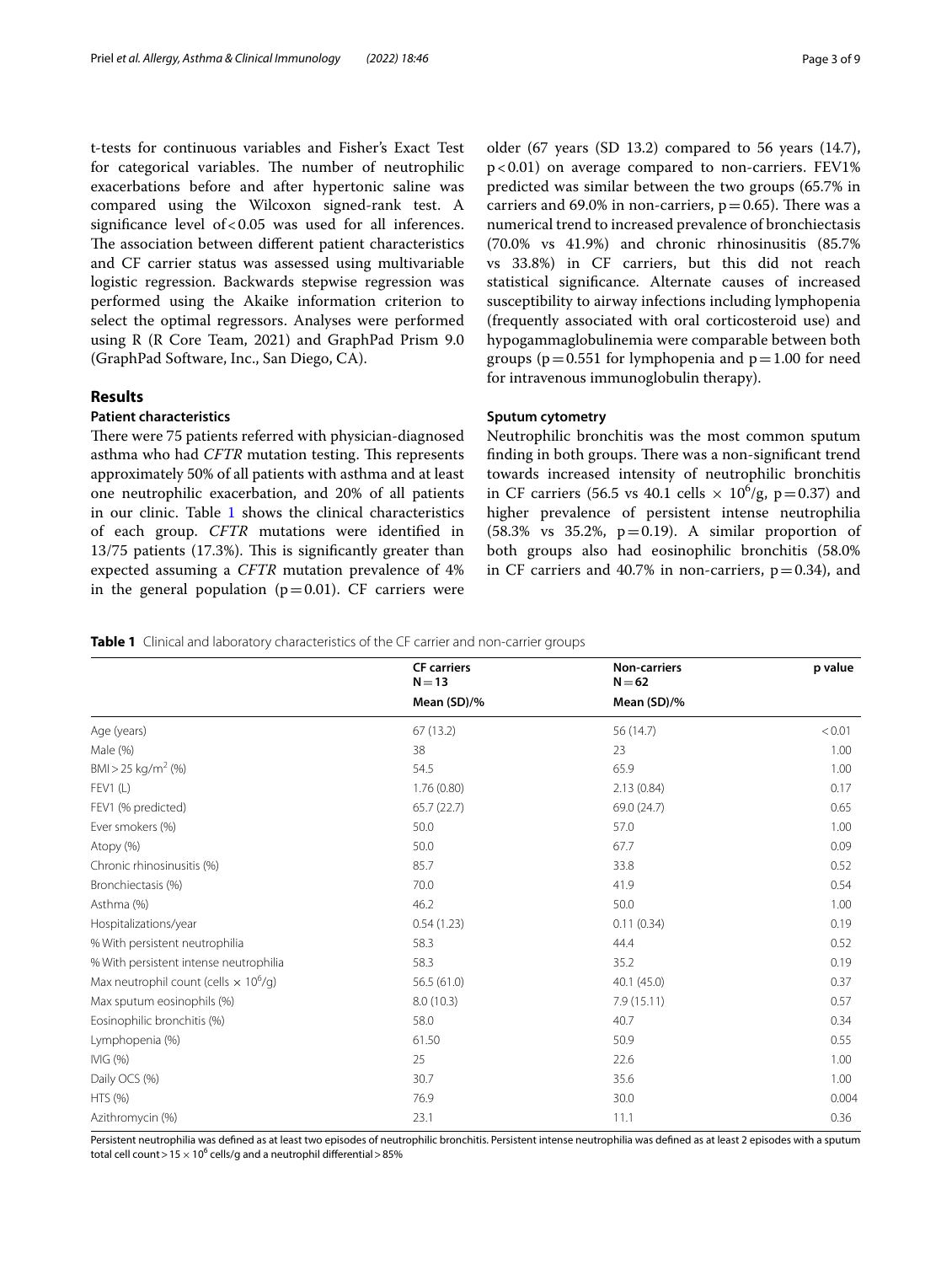| #             | Age (yrs)        | Sex (M/F) | BMI (kg/m <sup>2</sup> )                                                 | <b>CFTR</b> mutation | Intron 8 alleles | FEV1 (L) (% pred)                                                                                                                           | Asthma <sup>a</sup> (y/n) | <b>Bronchiectasis</b> | Max               | Sputum culture                                                                                                                                                                                                   | Change in                    |
|---------------|------------------|-----------|--------------------------------------------------------------------------|----------------------|------------------|---------------------------------------------------------------------------------------------------------------------------------------------|---------------------------|-----------------------|-------------------|------------------------------------------------------------------------------------------------------------------------------------------------------------------------------------------------------------------|------------------------------|
|               |                  |           |                                                                          |                      |                  |                                                                                                                                             |                           | (N/Q                  | sputum<br>eos (%) |                                                                                                                                                                                                                  | inf/yr with<br>Ě             |
|               |                  |           | 35.8                                                                     | $\Delta$ F508        | 7 T/9 T          | N/A <sup>b</sup>                                                                                                                            | $\lessapprox$             | z                     | 6.5               | SA/ST                                                                                                                                                                                                            | $\overline{1}$               |
| $\sim$        | 5                |           | 25.0                                                                     | <b>AF508</b>         | 16/16            | 2.96 (94)                                                                                                                                   |                           |                       |                   |                                                                                                                                                                                                                  | 4<br>ן                       |
| $\sim$        |                  |           | 32.9                                                                     | <b>AF508</b>         | T <sub>6/1</sub> | 2.4(81)                                                                                                                                     |                           |                       | 34.5              |                                                                                                                                                                                                                  | $\widetilde{+}$              |
| 4             | 突                |           | 25.8                                                                     | <b>AF508</b>         | T/9T             | .82(65)                                                                                                                                     |                           |                       | 5                 | HIB/NC/PA                                                                                                                                                                                                        |                              |
| 5             |                  | ⋝         | 33.8                                                                     | <b>AF508</b>         | T6/1             | 1.28(50)                                                                                                                                    |                           |                       | 5.8               | HIB/NTM                                                                                                                                                                                                          | $\circ$ <sub>+</sub>         |
| $\circ$       | 8                |           | 26.2                                                                     | <b>AF508</b>         | <b>16/1S</b>     | 0.32(16)                                                                                                                                    |                           |                       | $\frac{8}{2}$     | NTM/PA                                                                                                                                                                                                           | $M^{\text{c}}$               |
| $\sim$        |                  |           | 24.9                                                                     | <b>AF508</b>         | T/9T             | 2.28 (88)                                                                                                                                   |                           |                       | 37.8              | HIB/MC/NTM/PA/SP                                                                                                                                                                                                 | $\tilde{1}$                  |
| $\infty$      | Ю                |           | 26.0                                                                     | C.1175T>A            | 71/7             | 1.03 (61                                                                                                                                    |                           |                       | $\sim$            | I                                                                                                                                                                                                                |                              |
| Ò             |                  |           | 23.2                                                                     | R117H                | 5T/7T            | .54 (75)                                                                                                                                    |                           |                       | $\overline{0}$    |                                                                                                                                                                                                                  | $\frac{0}{+}$                |
| $\supseteq$   | 24               |           | 40.0                                                                     | $621 + 16 > T$       | 16/1             | 1.17(48)                                                                                                                                    |                           | z                     | 14.3              |                                                                                                                                                                                                                  | $M^{\text{c}}$               |
|               | 2                | ⋝         | 31.6                                                                     | c.2249C > T          | T6/1             | 1.60(47)                                                                                                                                    | z                         |                       | $\overline{1}$    |                                                                                                                                                                                                                  | $\tilde{ }$                  |
|               | 76               | Σ         | 21.9                                                                     | c.1540G>A            | 5T/7T            | 3.15 (90)                                                                                                                                   |                           | >                     | 63                |                                                                                                                                                                                                                  | $\circ$ <sub>+</sub>         |
| $\frac{1}{2}$ | 8                | Щ         | 23.1                                                                     | S549N                | 16/1 z           | .52 (73)                                                                                                                                    | z                         | >                     | 0                 |                                                                                                                                                                                                                  | $\stackrel{\triangle}{\geq}$ |
|               | Stenotrophomonas |           |                                                                          |                      |                  |                                                                                                                                             |                           |                       |                   | HIB, Haemophilus influenzae type b; HTS, hypertonic saline; NC, Nocardia; NTM, non-tubercular mycobacterium; PA, Pseudomonas aeruginosa; SA, Staphylococcus aureus; SP, Streptococcus pneumoniae; ST,            |                              |
|               |                  |           |                                                                          |                      |                  |                                                                                                                                             |                           |                       |                   | $^3$ Represents presence of current asthma at the time of evaluation based on bronchodilator reversibility (FEV1 > 12% and > 200 mL improvement with bronchodilator administration) or methacholine PC20<8 mg/mL |                              |
|               |                  |           | <sup>b</sup> Patient had tracheostomy placed due to hereditary angioedem |                      |                  | ha with recurrent laryngeal attacks, so spirometry was not obtained                                                                         |                           |                       |                   |                                                                                                                                                                                                                  |                              |
|               |                  |           |                                                                          |                      |                  | <sup>c</sup> Patient 6 was not treated with hypertonic saline due to low FEV1 and Patient 10 did not tolerate it due to bronchoconstriction |                           |                       |                   |                                                                                                                                                                                                                  |                              |

<span id="page-3-0"></span>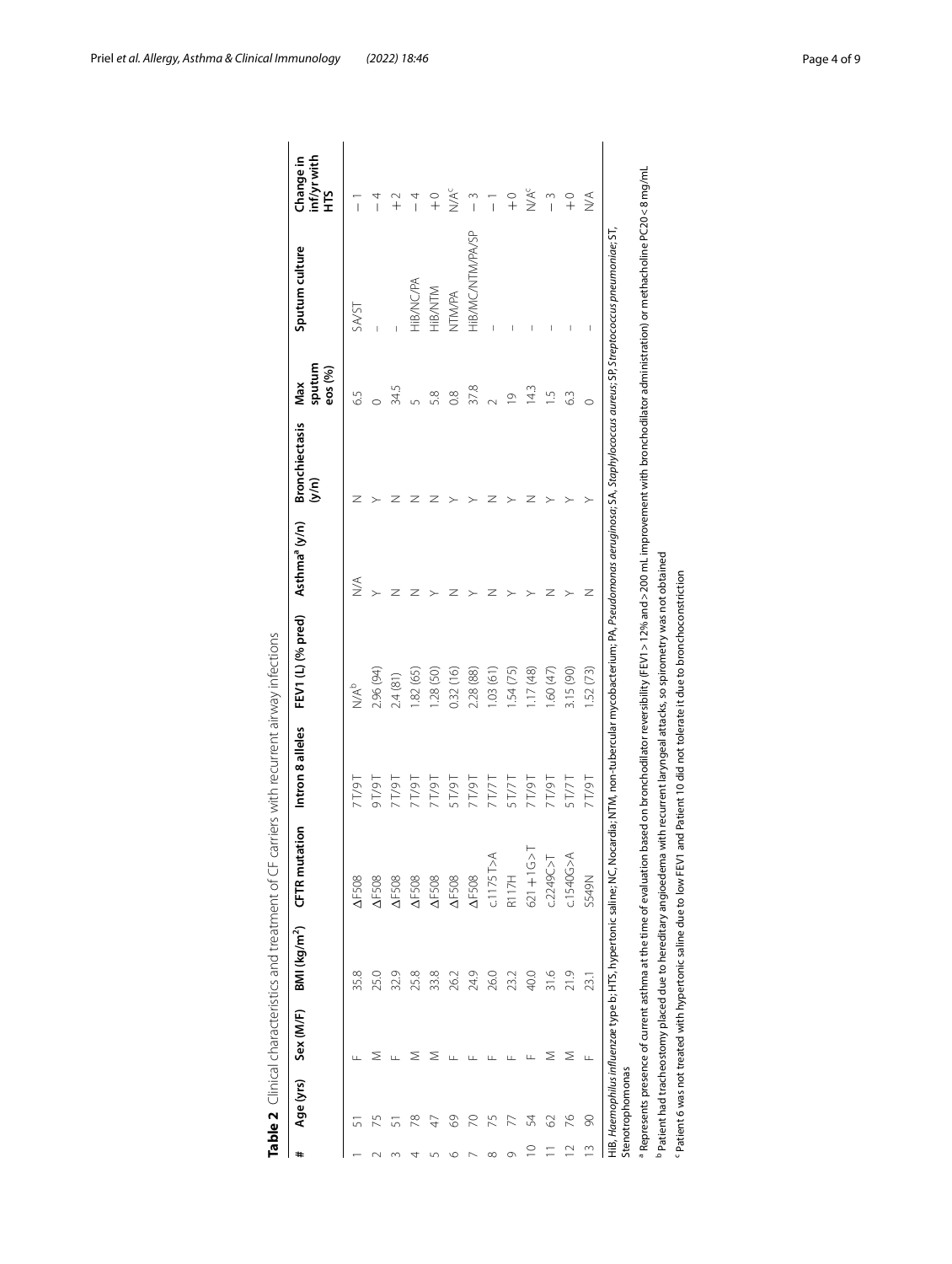approximately one-third in each group required daily oral corticosteroid therapy for optimal control.

## **CFTR mutations**

The clinical characteristics of each CF carrier are shown in Table [2.](#page-3-0) The most prevalent mutation in our cohort was phenylalanine-508 deletion ( $\Delta$ F508), which was found in 7 patients. The other mutations, each appearing once in our cohort, were c.1157T>A, R117H, 621+1G>T, c.2249C>T, c.1540G>A, and S549N. Three CF carriers had an intron 8 polypyrimidine 5 T *CFTR* allele, including 1 patient who was  $\Delta$ F508 heterozygous. This patient had the lowest FEV1 and highest burden of infections, including pneumonia due to multidrug resistant *Pseudomonas*. Of those with no detectable *CFTR* mutation, seven carried the intron 8 tract 5 T allele. No diferences in the prevalence of neutrophilic exacerbations or persistent neutrophilia were detected between those with or without an intron 5 T allele in the absence of a *CFTR* mutation ( $p=0.43$ ,  $p=0.69$ , respectively).

#### **Sputum microbiology**

Microbiological data is presented in Table [3](#page-4-0). The most prevalent isolated organism was Pseudomonas aeruginosa in 17 patients (23%), followed by Haemophilus infuenzae (17.6%). there was no diference between CFTR mutation carriers and non carriers.

## **Response to hypertonic saline**

The change in number of infective exacerbations between the year prior to and after starting hypertonic saline in patients with physician-diagnosed asthma is shown in Fig. [1.](#page-4-1) Data were available for 29/75 individuals (19 non-carriers and 10 CF carriers). The median number of infective exacerbations was 2.0 in the year prior to hypertonic saline and was signifcantly reduced in the year after to a median of 1.0 ( $p = 0.0043$ ). One additional

<span id="page-4-0"></span>**Table 3** Prevalent bacterial organisms isolated from sputum samples

| Organism                     | Number (%)  |
|------------------------------|-------------|
| Pseudomonas aeruginosa       | 17 (23%)    |
| Hemophilus influenza B       | 13 (17.6%)  |
| Non-Tuberculous mycobacteria | $9(12.2\%)$ |
| Aspergillus* species         | 7(9.5%)     |
| Streptococcus pneumoniae     | 7(9.5%)     |
| Staphylococcus aureus        | 7(9.5%)     |
| Moraxella catarrhalis        | $6(8.1\%)$  |
| Klebsiella pneumoniae        | $1(1.3\%)$  |
| Stenotrophomonas maltophilia | 1(1.3%)     |

\*No subject had an invasive fungal infection

<span id="page-4-2"></span>

|                | Table 4 Multivariate comparison between CF carrier and non- |  |  |  |
|----------------|-------------------------------------------------------------|--|--|--|
| carrier groups |                                                             |  |  |  |

| Parameter                     | Adjusted odds ratio<br>(95% CI) | p value  |
|-------------------------------|---------------------------------|----------|
| Age                           | 1.06(1.01, 1.13)                | $0.03+$  |
| Polymicrobial infection       | 0.47(0.07, 2.36)                | 0.39     |
| Chronic rhinosinusitis        | 1.68 (0.40, 7.24)               | 0.47     |
| <b>Bronchiectasis</b>         | 0.99(0.23, 4.22)                | 0.99     |
| Number of neutrophilic flares | 1.14(0.87, 1.45)                | 0.28     |
| Number of pleiotropic flares  | 0.86(0.05, 5.56)                | 0.88     |
| Hospitalizations per year     | 4.19 (1.34, 24.74)              | $0.04^+$ |
|                               |                                 |          |

Polymicrobial infection was defned as at least two diferent pathogens identifed by sputum culture on two diferent occasions. A neutrophilic fare was diagnosed when an increase in symptoms was accompanied by sputum total cell count >  $15 \times 10^6$  cells/g and neutrophils > 65% on cell differential. A pleiotropic flare was similarly diagnosed when sputum total cell count >  $15 \times 10^6$ cells/g, neutrophils>65%, and eosinophils>3% on cell diferential

† Indicates a signifcant diference between CF carriers and non-carriers at  $p < 0.05$ 

patient was not prescribed hypertonic saline due to poor FEV1 and another did not tolerate it due to 5% saline induced bronchoconstriction (which caused an 18% reduction in FEV1). The average reduction in FEV1 with nebulized saline was 4.9% (S.D. 7.4%). Anecdotally, the patients with concomitant sinus disease with or without bronchiectasis who have the delta508 mutation seem to derive the maximum beneft.

<span id="page-4-1"></span>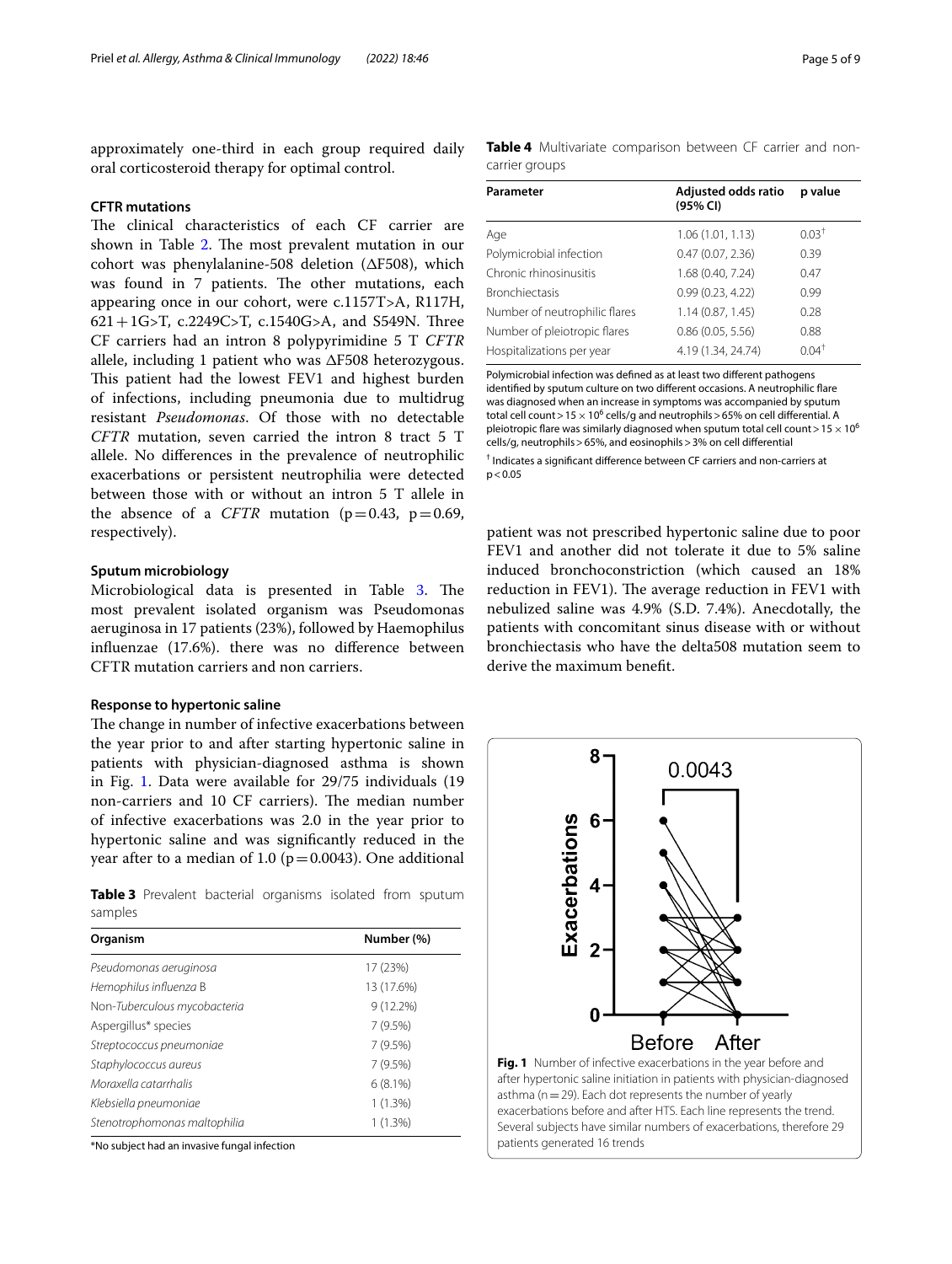#### **Predictors for CF carrier status**

Two independent variables were found to be signifcant predictors of CFTR heterozygosity—age and number of exacerbations needing hospitalization per year (Table [4](#page-4-2)). The adjusted odds ratio for age was 1.06 (95% C.I.  $1.01, 1.13$ ) for each additional year of age. The adjusted odds ratio for hospitalization was 4.19 (1.34, 24.74) per hospitalization. A history of polymicrobial infection (at least two diferent pathogens identifed by sputum culture on two diferent occasions), bronchiectasis, chronic rhinosinusitis, and number neutrophilic or pleiotropic fares were not signifcant predictors. Backwards stepwise regression identifed age and hospitalizations per year as the most important parameters.

## **Discussion**

We conducted a retrospective chart review to characterize clinical features of CF carriers with asthma and recurrent neutrophilic infammation. Our main fndings are: (i) CF carriers are overrepresented in this cohort, supporting the role of CFTR hypofunction in the predisposition of some patients with asthma to recurrent respiratory infections, (ii) the dominant infammatory type in these patients is neutrophilic bronchitis, but some have eosinophilic infammation as well, and (iii) hypertonic saline appears to be efective and is well tolerated in this asthmatic population.

We identifed pathogenic *CFTR* mutations in 17% of subjects. The carrier rate of pathogenic *CFTR* gene mutations is approximately 4% in persons of northern European descent [[15\]](#page-7-14), indicating a more than fourfold higher prevalence of CF carriers in our cohort, which may be an underestimation since not all of the included patients were from high risk ethnic groups. This higher prevalence should be seen in light of previous fndings in this feld, challenging the dogma that CF carriers are asymptomatic. CF carriers have also been found to have a higher prevalence of chronic rhinosinusitis compared to the general population  $[16]$  $[16]$ . A large Danish population study that assessed patients specifically for the  $\Delta$ F508 variant found that CF carriers were at increased risk of chronic bronchitis and bronchiectasis [[17\]](#page-7-16). Additionally, a large American database study found that CF carriers were at increased risk of recurrent airway infections and many other manifestations of  $CF$  [\[18](#page-7-17)]. Though these reports suggest that the absolute risk is low, 3–4% of the population are CF carriers in the USA, Canada, and Northern Europe [[15\]](#page-7-14), and the potential morbidity caused by *CFTR* heterozygosity in these populations is large. Most recently, the CFTR gene was sequenced in participants from the severe asthma research program (SARP), and potentially pathogenic CFTR variants were found in 9.5% of this severe asthma-enriched cohort [\[20](#page-7-18)]. Our fndings add further evidence that CF carriers are at increased risk of recurrent pulmonary infections and show that these patients may have signifcant morbidity and health care utilization with frequent hospitalizations.

Three of the 13 CF carriers had the intron 8 splice variant 5 T. This variant is located at a splice acceptor site of intron 8 and causes frequent skipping of exon 9, leading to a dysfunctional CFTR protein. Compound heterozygotes with  $\Delta$ F508 and 5 T have significantly reduced CTFR function and a high rate of symptoms attributable to CF, including pulmonary disease and congenital bilateral absence of vas deference [\[20](#page-7-18)]. In our cohort, patient 6 was compound heterozygous for these variants and it is possible that her much more severe respiratory disease compared to the other  $\Delta$ F508 carriers was due to the 5 T variant. Further data are needed to determine the importance of the intron 8 polypyrimidine genotype in symptomatic adult CF carriers.

Consistent with our previous study [\[10\]](#page-7-9), neutrophilic bronchitis was the dominant sputum infammatory subtype in CF carriers, which refects recurrent or persistent airway infection in these patients. However, 8/13 CF carriers also had eosinophilic bronchitis, and the prevalence of eosinophilic bronchitis was similar between CF carriers and non-carriers. These patients required inhaled corticosteroids, and in some cases systemic corticosteroids and anti-eosinophil biologicals for optimal management. Therefore, even though CF carriers are at greater risk of airway infections, fares of respiratory symptoms in these patients should not be assumed to be due to infection. Sputum cell counts are needed to determine whether anti-infammatory or antibiotic therapy is needed.

In this cohort, asthmatic CF carriers with recurrent infections were older on average compared to noncarriers at the time of diagnosis. The genetic and environmental factors that cause a small subset of CF carriers to develop pulmonary disease have yet to be fully elucidated, and it is possible these factors accumulate over time to produce disease manifestations in certain patients. Evidence supporting this hypothesis includes studies showing that CFTR hypofunction can be acquired from cigarette smoke exposure [[21\]](#page-7-19), bacterial and viral infections [\[22](#page-7-20), [23](#page-7-21)], and neutrophilic infammation [\[24](#page-7-22)]. It is thus possible that a positive feedback loop ensues with worsening CFTR function caused by infection and neutrophil recruitment to the airways, leading to further infections. In addition to recurrent infections, CFTR hypofunction may also contribute to asthma by increasing airway smooth muscle contractility by modulating cellular calcium mobilization [\[25\]](#page-7-23). A longitudinal study examining respiratory symptoms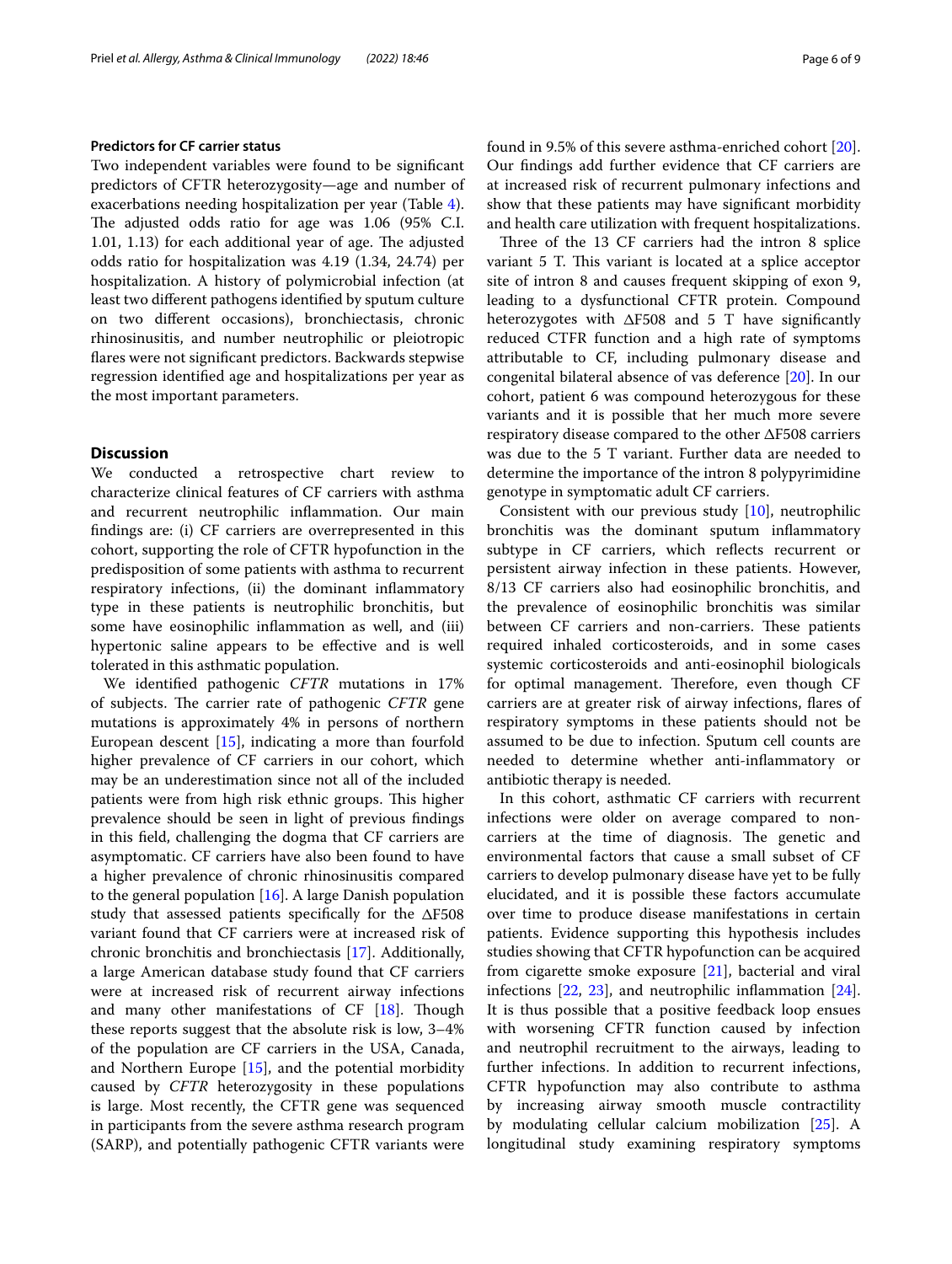and CFTR function in CF carriers is needed to test this hypothesis. However, it is important to consider *CFTR* mutations even in older patients presenting later in life with exacerbations of asthma associated with recurrent airway infections.

In our cohort, nebulized hypertonic saline was well tolerated in asthma patients despite reduced FEV1 and demonstrable bronchial hyperresponsiveness in some patients. This is an important finding, as there are little data on the safety of hypertonic saline in asthma and these data are limited to mild-to-moderate asthma [\[26](#page-7-24),  $27$ ]. There was also a significant reduction in the number of infective exacerbations, and some experienced up to fve fewer infections in the year after initiation. Presently, pharmacologic therapy for uncontrolled, severe asthma with neutrophilia is limited to macrolide therapy [\[3](#page-7-2)]. It thus seems reasonable to trial nebulized hypertonic saline in asthmatics with recurrent respiratory infections, potentially in addition to macrolide therapy, in the absence of more defnitive evidence supporting treatment choices. Given that hypertonic saline is efective in reducing the frequency of airway infections in CF [\[28](#page-7-26)], CF carriers with asthma may beneft more than asthmatic non-carriers, but this requires further study. Recently, CFTR modulators have been approved for  $\Delta$ F508 homozygous patients and such therapies may beneft CF carriers as well, though the cost is prohibitive [[29\]](#page-8-0). Novel therapeutic strategies such as inhibition of the epithelial  $Na<sup>+</sup>$  channel in the airway may also prove to be helpful in CF carriers in the future [[30\]](#page-8-1).

This study has several important limitations. First, this is a single center retrospective chart review from a tertiary airway disease clinic, so the morbidity in CF carriers observed is infuenced by selection bias and not generalizable to the full CF carrier population. The cohort described represents 20% of our volume, therefore selecting patients for CFTR genotyping could have infuenced the results. Second, *CFTR* mutations were detected using a multiplex PCR panel rather than gene sequencing, so rare *CFTR* variants may have been missed. This could have led to misclassification of CF carriers as non-carriers or true CF patients with compound heterozygosity as CF carriers. However the genetic screen used would detect mutations in over 84% of a pan-ethnic north American population [[31\]](#page-8-2), so this is unlikely to have affected the results. Third, for most of our cohort, a sweat chloride test was not available, so it is possible some CF carriers could have met the diagnostic criteria for CF or CF related disorder. Fourth, some CF carriers had other additional factors that contributed to airway infections such as hypogammaglobulinemia needing immunoglobulin substitution therapy and oral corticosteroid use, though

these factors were not more common in the CF carriers compared to non-carriers. Fifth, though all patients in this cohort were referred with a physician-diagnosis of asthma, current asthma could not be confrmed in all patients. Most patients at the time of referral had a FEV1 below 65% predicted, so a methacholine challenge could not be performed. Sixth, since *CFTR* mutation analysis was obtained only in patients with recurrent neutrophilic bronchitis, this analysis is limited to those patients with patients referred for asthma who have infective exacerbations. If a broader asthma population were considered, the signifcance of factors such as bronchiectasis and non-tuberculous mycobacterial disease in predicting CF carrier status may have been more apparent. Finally, given the retrospective nature of the study and the small number of CF carriers studied, our conclusions regarding the safety and efficacy of nebulized hypertonic saline should be considered provisional.

In summary, CF carriers are signifcantly overrepresented in a cohort of asthma patients with recurrent airway infections referred to a tertiary care centre, and we recommend testing for CFTR mutations in patients with asthma with recurrent airway infections, even in older patients. Neutrophilic bronchitis is the dominant infammatory type, but some also have concomitant eosinophilic bronchitis that may be severe enough to warrant treatment with an anti-IL5 biological. Hypertonic saline was well tolerated in most patients. Additional research is needed to assess the efficacy of hypertonic saline and other treatment strategies in asthmatics with exacerbations associated with intense neutrophilic bronchitis.

#### **Abbreviations**

CF: Cystic fbrosis; CFTR: Cystic fbrosis transmembrane conductance regulator; FEV1: Forced expiratory volume in 1 s; PC20: Methacholine provocation concentration causing a 20% reduction in FEV1; PCR: Polymerase chain reaction.

#### **Supplementary Information**

The online version contains supplementary material available at [https://doi.](https://doi.org/10.1186/s13223-022-00684-0) [org/10.1186/s13223-022-00684-0](https://doi.org/10.1186/s13223-022-00684-0).

<span id="page-6-0"></span>**Additional fle 1: Table S1.** The 39 pathogenic variants tested for using multiplex PCR.

#### **Acknowledgements**

Not applicable.

#### **Author contributions**

All authors conceptualized and designed the study. All authors had full access to all the data, contributed to data acquisition, analysis, interpretation and writing of the manuscript. All authors read and approved the fnal manuscript.

#### **Funding**

Not applicable.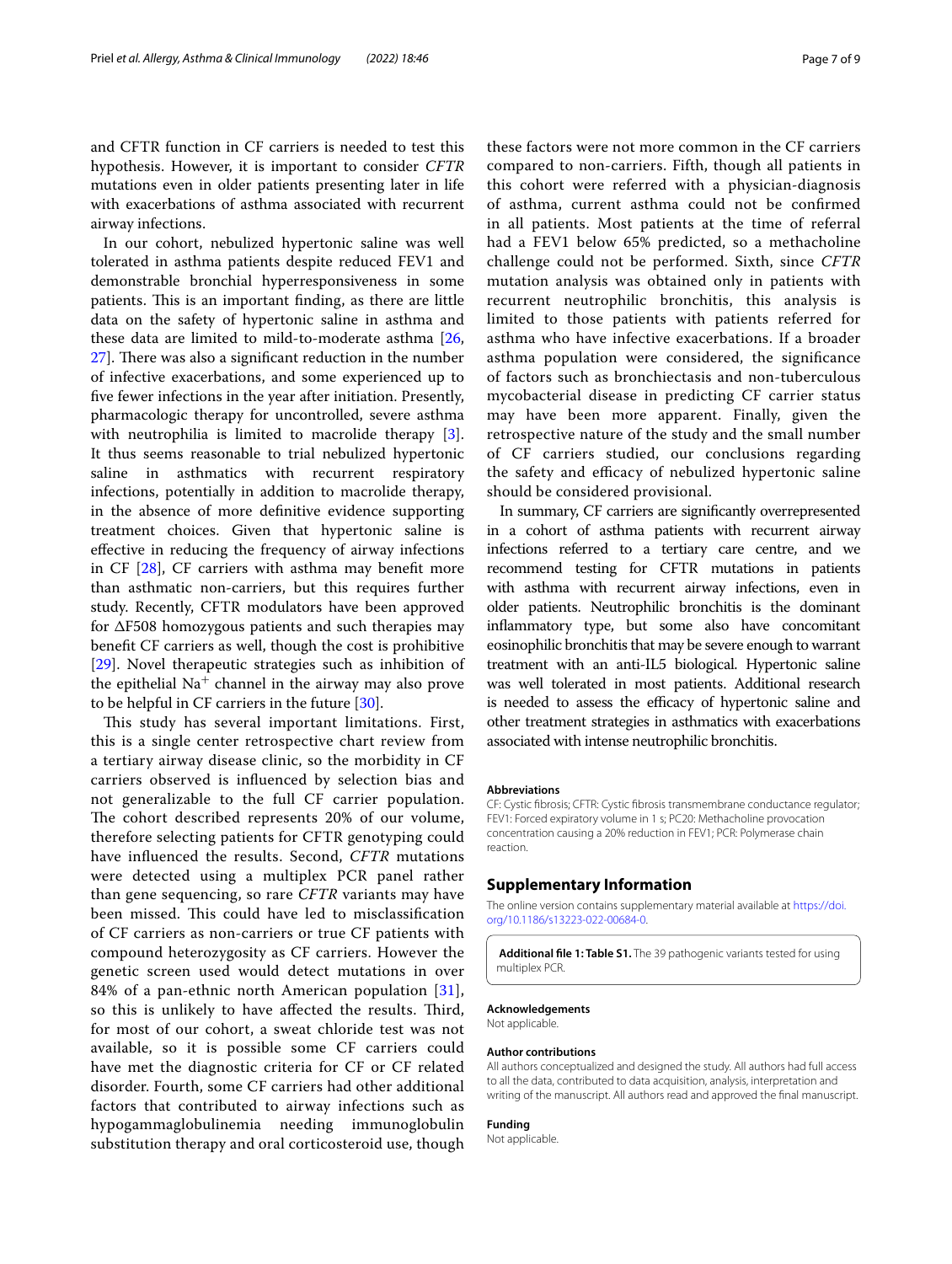#### **Availability of data and materials**

The datasets used during and/or analysed during the current study will be made available from the corresponding author on reasonable request.

## **Declarations**

## **Ethics approval and consent to participate**

Ethics approval was obtained from the Hamilton Integrated Research Ethics Board #10600.

#### **Consent for publication**

Not applicable.

#### **Competing interests**

EP has no competing interests to report. MK has no competing interests to report. AA is supported by the Canadian Institute for Health Research/ Canadian Allergy, Asthma, and Immunology Foundation/AstraZeneca/ AllerGen Emerging Researcher Award in Allergic Asthma; PN reports grants and personal fees from AZ, grants from Novartis, grants and personal fees from Teva, grants from Sanof, grants and personal fees from Roche, personal fees from Novartis, personal fees from Merck, personal fees from Equillium, and grants from Foresee, outside the submitted work. He is supported by the Frederick E. Hargreave Teva Innovation Chair in Airway Diseases.

#### **Author details**

<sup>1</sup> McMaster University Department of Medicine, Hamilton, Canada. <sup>2</sup>Firestone Institute for Respiratory Health, St Joseph's Healthcare Hamilton, 50 Charlton Avenue East, Hamilton, ON L8N 4A6, Canada.

# Received: 2 February 2022 Accepted: 3 May 2022<br>Published online: 06 June 2022

#### **References**

- <span id="page-7-0"></span>1. Svenningsen S, Nair P. Asthma endotypes and an overview of targeted therapy for asthma. Front Med. 2017;4:158. [https://doi.org/10.3389/fmed.](https://doi.org/10.3389/fmed.2017.00158) [2017.00158.](https://doi.org/10.3389/fmed.2017.00158)
- <span id="page-7-1"></span>2. Moore WC, Hastie AT, Li X, et al. Sputum neutrophil counts are associated with more severe asthma phenotypes using cluster analysis. J Allergy Clin Immunol. 2014;133(6):1557-63.e5.<https://doi.org/10.1016/j.jaci.2013.10.011>.
- <span id="page-7-2"></span>3. Sze E, Bhalla A, Nair P. Mechanisms and therapeutic strategies for non-T2 asthma. Allergy. 2020;75(2):311–25. <https://doi.org/10.1111/all.13985>.
- <span id="page-7-3"></span>Nair P, Surette MG, Virchow JC. Neutrophilic asthma: misconception or misnomer? Lancet Respir Med. 2021;9(5):441–3. [https://doi.org/10.1016/](https://doi.org/10.1016/S2213-2600(21)00023-0) [S2213-2600\(21\)00023-0.](https://doi.org/10.1016/S2213-2600(21)00023-0)
- <span id="page-7-4"></span>5. Castellani C, Quinzii C, Altieri S, Mastella G, Assael BM. A pilot survey of cystic fbrosis clinical manifestations in CFTR mutation heterozygotes. Genet Test. 2001;5(3):249–54.<https://doi.org/10.1089/10906570152742317>.
- <span id="page-7-5"></span>6. Bombieri C, Benetazzo M, Saccomani A, et al. Complete mutational screening of the CFTR gene in 120 patients with pulmonary disease. Hum Genet. 1998;103(6):718–22. [https://doi.org/10.1007/s004390050897.](https://doi.org/10.1007/s004390050897)
- <span id="page-7-6"></span>7. Girodon E, Cazeneuve C, Lebargy F, et al. CFTR gene mutations in adults with disseminated bronchiectasis. Eur J Hum Genet. 1997;5(3):149–55.
- <span id="page-7-7"></span>8. Hsu J, Avila PC, Kern RC, Hayes MG, Schleimer RP, Pinto JM. Genetics of chronic rhinosinusitis: state of the feld and directions forward. J Allergy Clin Immunol. 2013;131(4):977–93, 993.e1. [https://doi.org/10.1016/j.jaci.2013.01.](https://doi.org/10.1016/j.jaci.2013.01.028) [028](https://doi.org/10.1016/j.jaci.2013.01.028).
- <span id="page-7-8"></span>9. Nielsen AO, Qayum S, Bouchelouche PN, Laursen LC, Dahl R, Dahl M. Risk of asthma in heterozygous carriers for cystic fbrosis: a meta-analysis. J Cyst Fibros. 2016;15(5):563–7.<https://doi.org/10.1016/j.jcf.2016.06.001>.
- <span id="page-7-9"></span>10. Goodwin J, Spitale N, Yaghi A, Dolovich M, Nair P. Cystic fbrosis transmembrane conductance regulator gene abnormalities in patients with asthma and recurrent neutrophilic bronchitis. Can Respir J. 2012;19(1):46–8. <https://doi.org/10.1155/2012/546702>.
- <span id="page-7-10"></span>11. Richards CS, Bradley LA, Amos J, et al. Standards and guidelines for CFTR mutation testing. Genet Med. 2002;4(5):379–91. [https://doi.org/10.1097/](https://doi.org/10.1097/00125817-200209000-00010) [00125817-200209000-00010](https://doi.org/10.1097/00125817-200209000-00010).
- <span id="page-7-11"></span>12. Pizzichini E, Pizzichini MM, Efthimiadis A, Hargreave FE, Dolovich J. Measurement of infammatory indices in induced sputum: efects of

selection of sputum to minimize salivary contamination. Eur Respir J. 1996;9(6):1174–80. [https://doi.org/10.1183/09031936.96.09061174.](https://doi.org/10.1183/09031936.96.09061174)

- <span id="page-7-12"></span>13. Reddel HK, Taylor DR, Bateman ED, et al. An official American Thoracic Society/European Respiratory Society statement: asthma control and exacerbations: standardizing endpoints for clinical asthma trials and clinical practice. Am J Respir Crit Care Med. 2009;180(1):59–99. [https://doi.org/10.](https://doi.org/10.1164/rccm.200801-060ST) [1164/rccm.200801-060ST.](https://doi.org/10.1164/rccm.200801-060ST)
- <span id="page-7-13"></span>14. Abdel-Aziz MI, Brinkman P, Vijverberg SJH, et al. Sputum microbiome profles identify severe asthma phenotypes of relative stability at 12–18 months. J Allergy Clin Immunol. 2020.<https://doi.org/10.1016/j.jaci.2020.04.018>.
- <span id="page-7-14"></span>15. Bobadilla JL, Macek M, Fine JP, Farrell PM. Cystic fbrosis: a worldwide analysis of CFTR mutations–correlation with incidence data and application to screening. Hum Mutat. 2002;19(6):575–606. [https://doi.org/10.1002/humu.](https://doi.org/10.1002/humu.10041) [10041](https://doi.org/10.1002/humu.10041).
- <span id="page-7-15"></span>16. Wang X, Kim J, McWilliams R, Cutting GR. Increased prevalence of chronic rhinosinusitis in carriers of a cystic fbrosis mutation. Arch Otolaryngol Head Neck Surg. 2005;131(3):237–40.<https://doi.org/10.1001/archotol.131.3.237>.
- <span id="page-7-16"></span>17. Izquierdo ME, Marion CR, Moore WC, Raraigh KS, Taylor-Cousar JL, Cutting GR, Ampleford E, Hawkins GA, Zein J, Castro M, Denlinger LC, Erzurum SC, Fahy JV, Israel E, Jarjour NN, Mauger D, Levy BD, Wenzel SE, Woodruf P, Bleecker ER, Meyers DA, Ortega VE. DNA sequencing analysis of cystic fbrosis transmembrane conductance regulator gene identifes cystic fbrosis-associated variants in the Severe Asthma Research Program. Pediatr Pulmonol. 2022.<https://doi.org/10.1002/ppul.25939>.
- <span id="page-7-17"></span>18. Miller AC, Comellas AP, Hornick DB, et al. Cystic fbrosis carriers are at increased risk for a wide range of cystic fbrosis-related conditions. Proc Natl Acad Sci USA. 2020;117(3):1621–7. [https://doi.org/10.1073/pnas.19149](https://doi.org/10.1073/pnas.1914912117) [12117](https://doi.org/10.1073/pnas.1914912117).
- 19. Izquierdo ME, Marion CR, Moore WC, Raraigh KS, Taylor-Cousar JL, Cutting GR, Ampleford E, Hawkins GA, Zein J, Castro M, Denlinger LC, Erzurum SC, Fahy JV, Israel E, Jarjour NN, Mauger D, Levy BD, Wenzel SE, Woodruf P, Bleecker ER, Meyers DA, Ortega VE. DNA sequencing analysis of cystic fbrosis transmembrane conductance regulator gene identifes cystic fbrosis-associated variants in the Severe Asthma Research Program. Pediatr Pulmonol. 2022.<https://oi.org/10.1002/ppul.25939>
- <span id="page-7-18"></span>20. Strom CM, Crossley B, Redman JB, et al. Cystic fbrosis screening: lessons learned from the frst 320,000 patients. Genet Med. 2004;6(3):136–40. [https://doi.org/10.1097/01.gim.0000127275.52925.05.](https://doi.org/10.1097/01.gim.0000127275.52925.05)
- <span id="page-7-19"></span>21. Cantin AM, Hanrahan JW, Bilodeau G, et al. Cystic fibrosis transmembrane conductance regulator function is suppressed in cigarette smokers. Am J Respir Crit Care Med. 2006;173(10):1139–44. [https://doi.org/10.1164/rccm.](https://doi.org/10.1164/rccm.200508-1330OC) [200508-1330OC.](https://doi.org/10.1164/rccm.200508-1330OC)
- <span id="page-7-20"></span>22. Saint-Criq V, Villeret B, Bastaert F, et al. *Pseudomonas aeruginosa* LasB protease impairs innate immunity in mice and humans by targeting a lung epithelial cystic fbrosis transmembrane regulator-IL-6-antimicrobialrepair pathway. Thorax. 2017;73(1):49–61. [https://doi.org/10.1136/thora](https://doi.org/10.1136/thoraxjnl-2017-210298) [xjnl-2017-210298.](https://doi.org/10.1136/thoraxjnl-2017-210298)
- <span id="page-7-21"></span>23. Brand JD, Lazrak A, Trombley JE, et al. Infuenza-mediated reduction of lung epithelial ion channel activity leads to dysregulated pulmonary fuid homeostasis. JCI Insight. 2018. [https://doi.org/10.1172/jci.insight.123467.](https://doi.org/10.1172/jci.insight.123467)
- <span id="page-7-22"></span>24. Le Gars M, Descamps D, Roussel D, et al. Neutrophil elastase degrades cystic fbrosis transmembrane conductance regulator via calpains and disables channel function in vitro and in vivo. Am J Respir Crit Care Med. 2013;187(2):170–9. [https://doi.org/10.1164/rccm.201205-0875OC.](https://doi.org/10.1164/rccm.201205-0875OC)
- <span id="page-7-23"></span>25. Michoud M-C, Robert R, Hassan M, et al. Role of the cystic fibrosis transmembrane conductance channel in human airway smooth muscle. Am J Respir Cell Mol Biol. 2009;40(2):217–22. [https://doi.org/10.1165/rcmb.](https://doi.org/10.1165/rcmb.2006-0444OC) [2006-0444OC](https://doi.org/10.1165/rcmb.2006-0444OC).
- <span id="page-7-24"></span>26. Alexis NE, Bennett W, Peden DB. Safety and benefts of inhaled hypertonic saline following airway challenges with endotoxin and allergen in asthmatics. J Asthma. 2017;54(9):957–60. [https://doi.org/10.1080/02770903.](https://doi.org/10.1080/02770903.2016.1278019) [2016.1278019](https://doi.org/10.1080/02770903.2016.1278019).
- <span id="page-7-25"></span>27. Forouzan A, Masoumi K, Delirrooyfard A, Asgari Darian A, Mokhtar GL. Efect of nebulized 3% hypertonic saline with salbutamol on management of acute asthma in outpatient adults: a double-blind, randomized clinical trial in Emergency Department. Iran J Allergy Asthma Immunol. 2017;16(5):370–7.
- <span id="page-7-26"></span>28. Wark PA, McDonald V. Nebulised hypertonic saline for cystic fbrosis. Cochrane Database Syst Rev. 2000. [https://doi.org/10.1002/14651858.](https://doi.org/10.1002/14651858.CD001506) [CD001506.](https://doi.org/10.1002/14651858.CD001506)